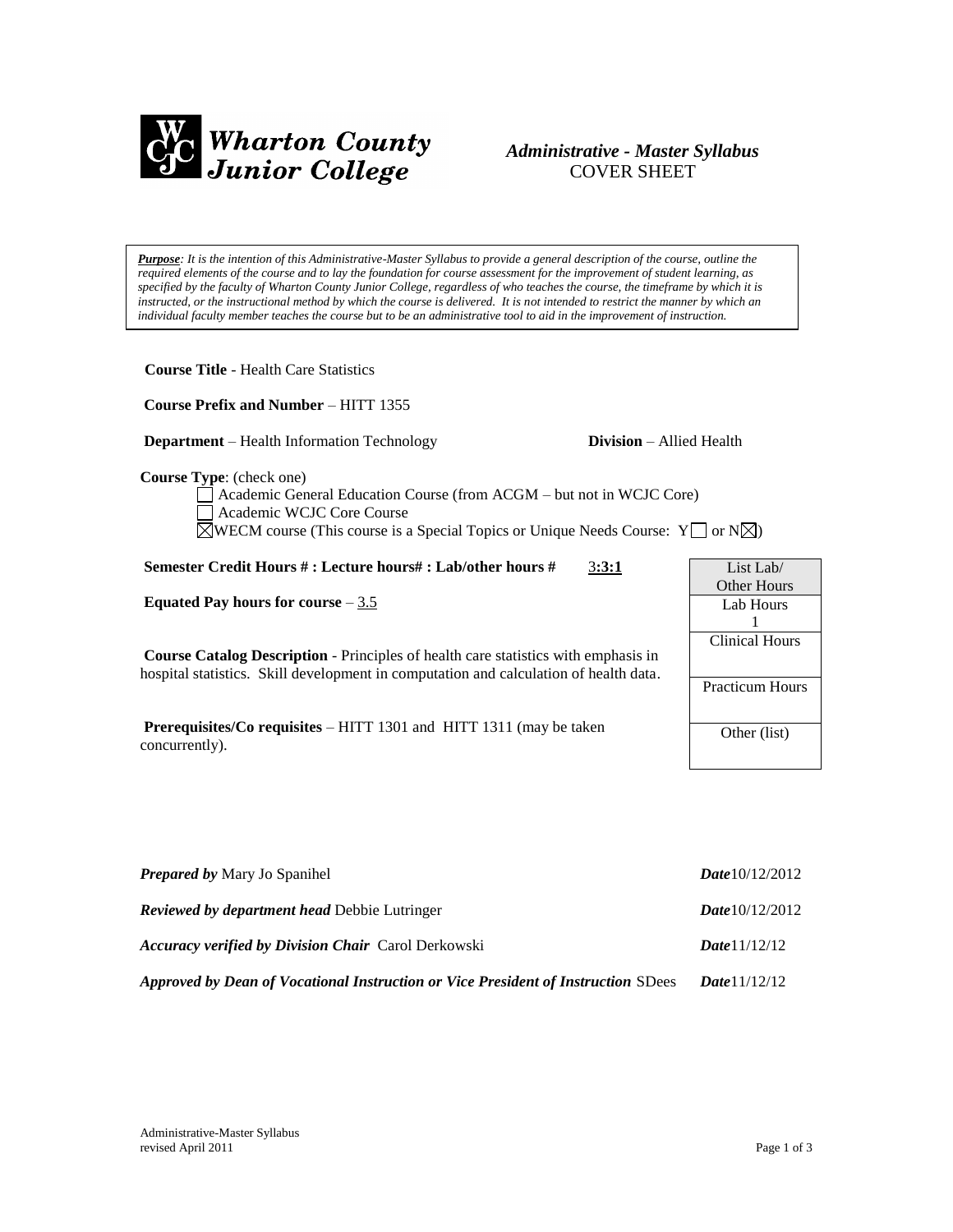

**I. Topical Outline** – Each offering of this course must include the following topics (be sure to include information regarding lab, practicum, clinical or other non-lecture instruction):

- I. Review of Arithmetic
- II. Introduction to Health Statistics
- III. Sources and Uses of Health Data in the United States
- IV. Vital and Other Health Statistics
- V. Methods of Summarization of Data
- VI. Data processing cycles
- VII. Origination of data
- VIII. Special data requirements
- IX. Evaluation of data service bureaus

### **II. Course Learning Outcomes**

| <b>Course Learning Outcome</b>                                                                                                                   | <b>Method of Assessment</b> |
|--------------------------------------------------------------------------------------------------------------------------------------------------|-----------------------------|
| Formulate statistics that meet medical and administrative<br>reporting needs and requirements of government regulatory<br>and voluntary agencies | Written exam                |
| Prepare statistical reports to support healthcare information<br>and department operations and services                                          | Assignments                 |
| Analyze health care statistics, vital statistics, descriptive<br>statistics, data validity and reliability; assess methods of<br>healthcare data | Assignments, written exam   |
| Utilize appropriate methods of data display by developing<br>graphs, tables, and charts                                                          | Assignments (reports)       |

# **III. Required Text(s), Optional Text(s) and/or Materials to be Supplied by Student.**

Green, Michelle A. and Mary Jo Bowie. Essentials of Health Information Management Principles and Practice. Clifton Park, NY: Thomson Delmar Learning, 2011.

Horton, Loretta A. Calculating and Reporting Healthcare Statistics , 3rd Edition.

Chicago, IL: AHIMA, 2010.

Regular access to appropriate technology for [www.courses.](http://www.courses/)

### **IV. Suggested Course Maximum** - 20

#### **V. List any specific spatial or physical requirements beyond a typical classroom required to teach the course**.

Lecture/Lab classroom with computers and appropriate software. Instructor must have training in and access to all appropriate technology for [www.courses.](http://www.courses/)

## **VI. Course Requirements/Grading System – Describe any course specific requirements such as research papers or reading assignments and the generalized grading format for the course** Grading scale:

93—100% A 85—92% B 78—84% C 70—77% D 69—0% F